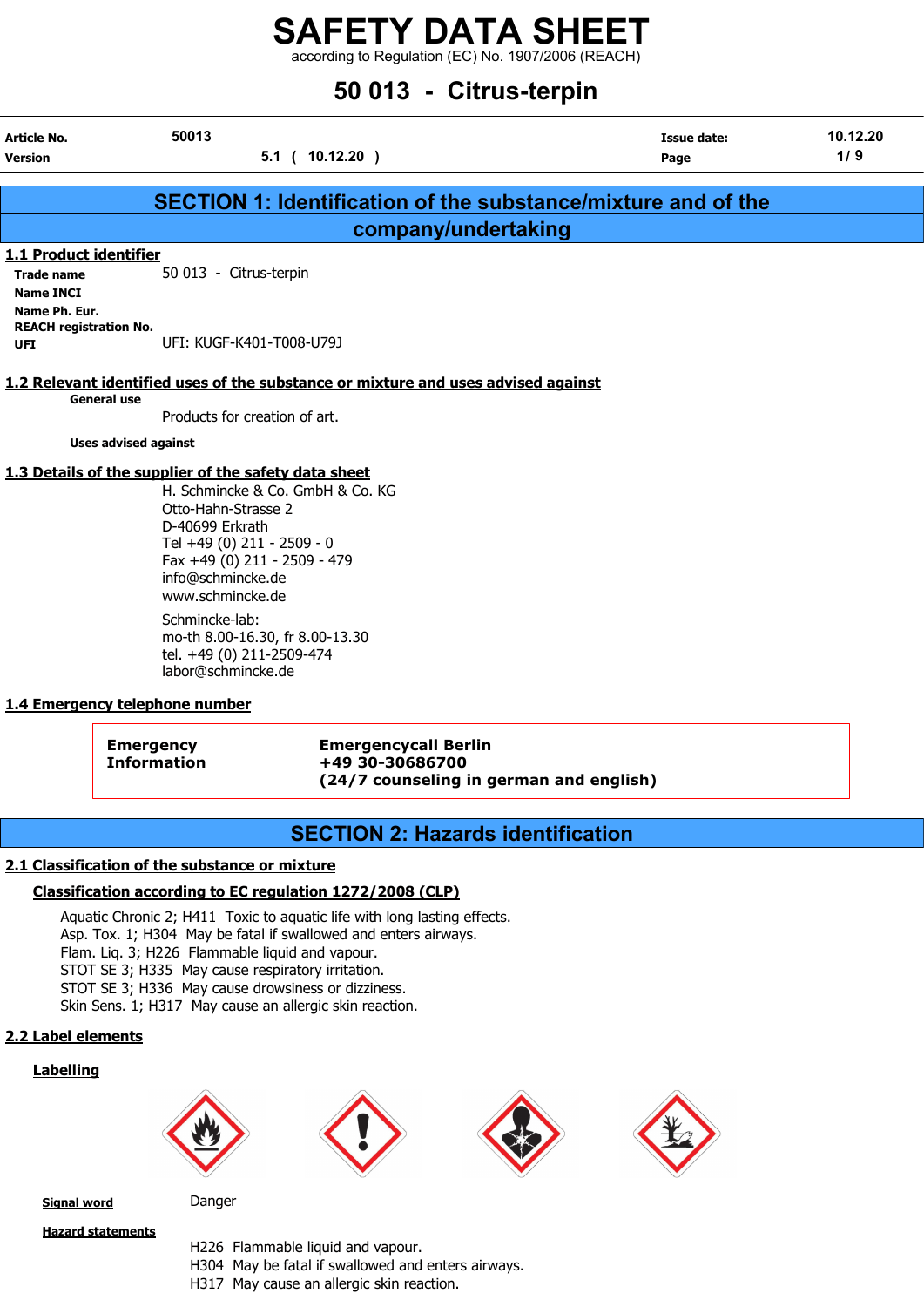according to Regulation (EC) No. 1907/2006 (REACH)

# 50 013 - Citrus-terpin

| Article No.               | 50013                        |                                                                   | Issue date:                                                                                | 10.12.20 |
|---------------------------|------------------------------|-------------------------------------------------------------------|--------------------------------------------------------------------------------------------|----------|
| <b>Version</b>            |                              | $5.1$ ( 10.12.20 )                                                | Page                                                                                       | 2/9      |
|                           |                              | H335 May cause respiratory irritation.                            |                                                                                            |          |
|                           |                              | H336 May cause drowsiness or dizziness.                           |                                                                                            |          |
|                           |                              | H411 Toxic to aquatic life with long lasting effects.             |                                                                                            |          |
| <b>Safety precautions</b> |                              |                                                                   |                                                                                            |          |
|                           |                              | P102 Keep out of reach of children.                               |                                                                                            |          |
|                           |                              |                                                                   | P210 Keep away from heat, hot surfaces, sparks, open flames and other ignition sources. No |          |
|                           | smoking.                     |                                                                   |                                                                                            |          |
|                           | P260 Do not breathe vapours. |                                                                   |                                                                                            |          |
|                           |                              | P273 Avoid release to the environment.                            |                                                                                            |          |
|                           |                              | P301+P310 IF SWALLOWED: Immediately call a POISON CENTER/doctor/  |                                                                                            |          |
|                           |                              | P301+P330+P331 IF SWALLOWED: rinse mouth. Do NOT induce vomiting. |                                                                                            |          |
|                           |                              |                                                                   | P303+P361+P353 IF ON SKIN (or hair): Take off immediately all contaminated clothing. Rinse |          |
|                           | skin with water/or shower.   |                                                                   |                                                                                            |          |

### Text for labelling (CLP)

Repeated exposure may cause skin dryness or cracking. (EUH066)

#### 2.3 Other hazards

## SECTION 3: Composition / information on ingredients

#### 3.1 Substances

Chemical characterisation White spirit Orange peel oil CAS-Number EINECS / ELINCS / NLP EU index number Customs tariff number REACH registration No. RTECS-no. Hazchem-Code CI-Number

#### 3.2 Mixtures

solvent naphtha (petroleum), light, aromatic: 25 - 50 % naphta (petroleum), hydrotreated heavy: 25 - 50 % CAS: 64742-95-6 CAS: 64742-48-9 REACH: 01-2119455851-35 REACH: 01-2119457273-39-xxxx Aquatic Chronic 2; H411 / Asp. Tox. 1; H304 / -; EUH066 Asp. Tox. 1; H304 / -; EUH066 / Flam. Liq. 3; H226 / STOT SE 3; H335 / STOT SE 3; H336

#### Substance 3

d-limonene:  $5 - <10\%$ CAS: 5989-27-5 Aquatic Acute 1; H400 / Aquatic Chronic 1; H410 / Asp. Tox. 1; H304 / Flam. Liq. 3; H226 / Skin Irrit. 2; H315 / Skin Sens. 1; H317

#### Substance 1 and 1 Substance 2 and 1 Substance 2 and 1 Substance 2 and 2 Substance 2 and 2 Substance 2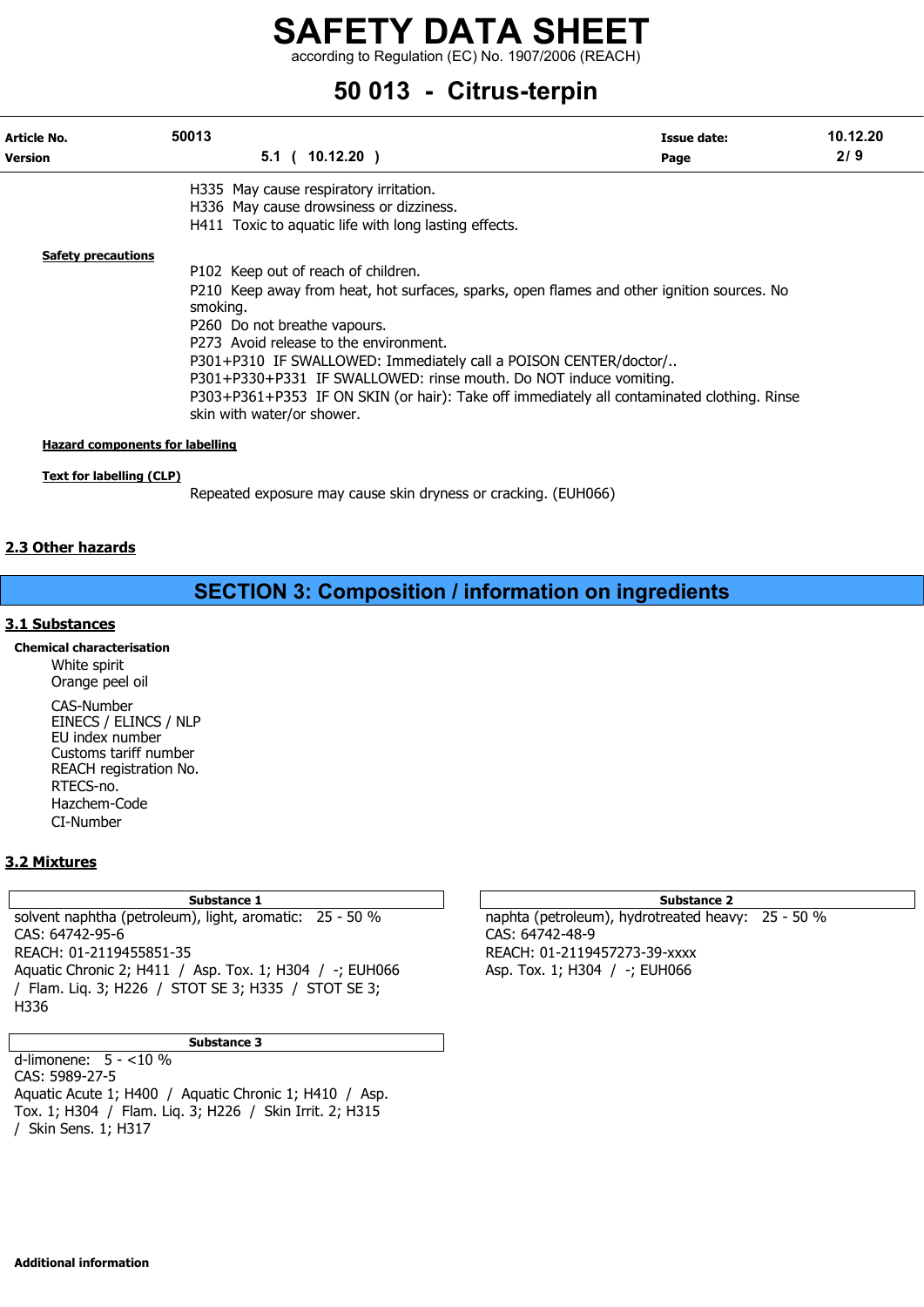according to Regulation (EC) No. 1907/2006 (REACH)

# 50 013 - Citrus-terpin

| Article No. | 50013 | <b>Issue date:</b> | 10.12.20 |
|-------------|-------|--------------------|----------|

Version 5.1 ( 10.12.20 ) Page 3/ 9

## SECTION 4: First aid measures

#### 4.1 Description of first aid measures

#### General information

In case of inhalation

Move victim to fresh air. Seek medical attention if problems persist.

In case of skin contact Remove residues with soap and water. Immediately remove all contaminated clothing.

#### After eye contact

Immediately flush eyes with plenty of flowing water for 10 to 15 minutes holding eyelids apart. Seek medical attention if irritation persists.

#### After swallowing

Do NOT induce vomiting.

#### 4.2 Most important symptoms and effects, both acute and delayed

#### 4.3 Indication of any immediate medical attention and special treatment needed

Caution if victim vomits: Risk of aspiration! Subsequent observance for pneumonia and lung oedema.

## SECTION 5: Firefighting measures

#### 5.1 Extinguishing media

#### Suitable extinguishing media

carbon dioxide foam water mist powder

#### Extinguishing media which must not be used for safety reasons

strong water jet

#### 5.2 Special hazards arising from the substance or mixture

May form dangerous gases and vapours in case of fire.: carbon monoxide and carbon dioxide

#### 5.3 Advice for firefighters

#### Special protective equipment for firefighters

Additional information

## SECTION 6: Accidental release measures

#### 6.1 Personal precautions, protective equipment and emergency procedures

Avoid contact with skin, eyes, and clothing. Remove persons not involved upwind.

#### 6.2 environmental precautions

Do not allow to penetrate into soil, waterbodies or drains.

#### 6.3 Methods and material for containment and cleaning up

#### Methods for cleaning up

Absorb with liquid-binding material (e.g. sand, diatomaceous earth, acid- or universal binding agents) and place in closed containers for disposal.

Additional information

### 6.4 Reference to other sections

# SECTION 7: Handling and storage

### 7.1 Precautions for safe handling

#### Advices on safe handling

Handle in accordance with good industrial hygiene and safety practice.

#### Precautions against fire and explosion

# 7.2 Conditions for safe storage, including any incompatibilities

# Requirements for storerooms and containers

Store in a well-ventilated place. Keep container tightly closed.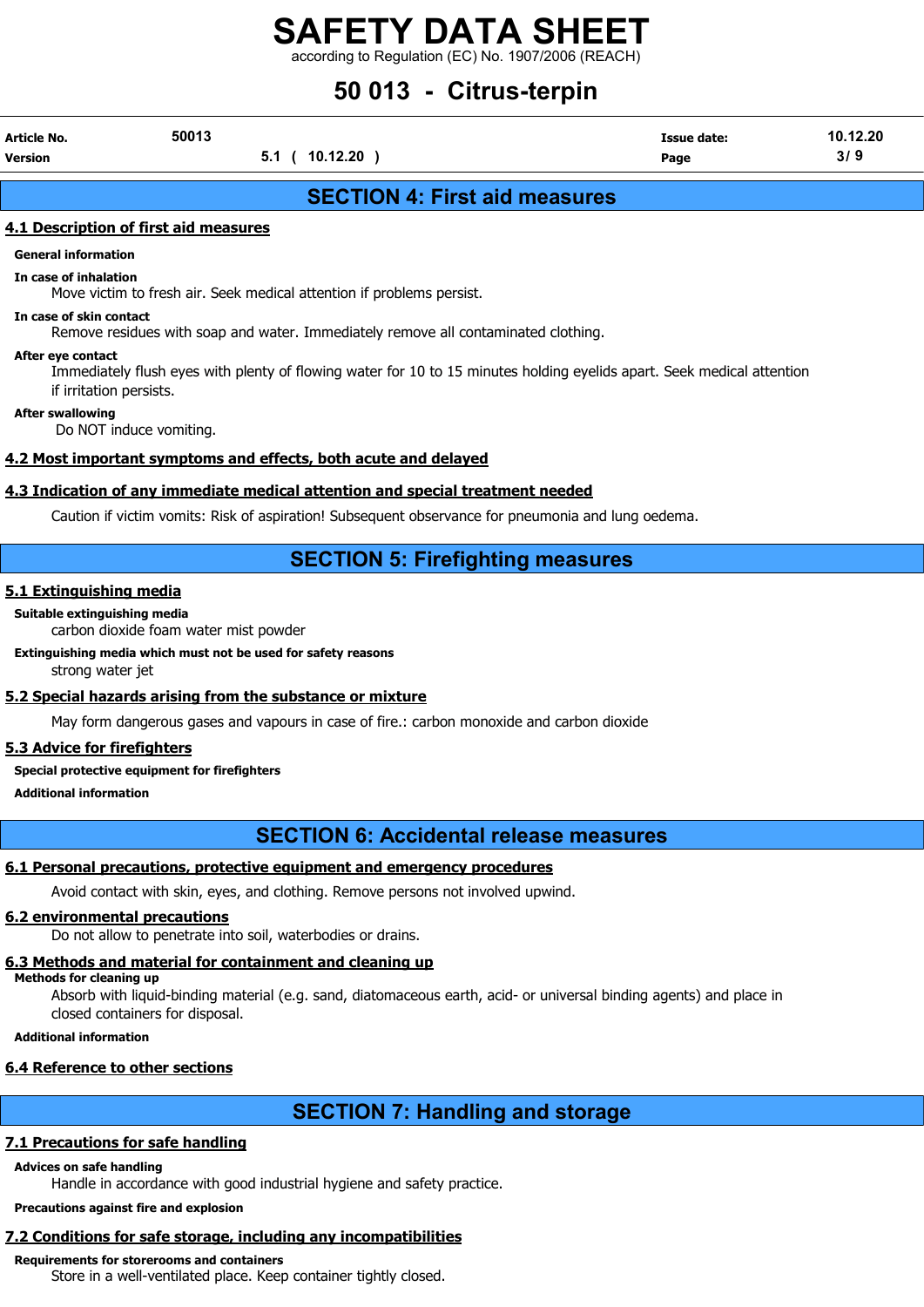according to Regulation (EC) No. 1907/2006 (REACH)

# 50 013 - Citrus-terpin

| Article No.    | 50013                 | Issue date: | 10.12.20 |
|----------------|-----------------------|-------------|----------|
| <b>Version</b> | 0.12.20<br>1 N<br>v.ı | Page        | 4/3      |

Hints on joint storage Storage class Further details

#### 7.3 Specific end use(s)

# SECTION 8: Exposure controls/personal protection

#### 8.1 Control parameters

| 64742-95-6 | solvent naphtha (petroleum), light, aromatic |  |  |
|------------|----------------------------------------------|--|--|
|            |                                              |  |  |

| DEU        | WEL                                    | $50,000$ mg/m <sup>3</sup>  |  | $2$ (II); AGS |  |
|------------|----------------------------------------|-----------------------------|--|---------------|--|
| 64742-48-9 | naphta (petroleum), hydrotreated heavy |                             |  |               |  |
| DEU        | WEL                                    | $300,000$ mq/m <sup>3</sup> |  |               |  |

### DNEL overview

#### 64742-95-6 solvent naphtha (petroleum), light, aromatic

| DNEL worker   | Long-term - inhalation, system | 150,00000 | $mq/m^3$     |
|---------------|--------------------------------|-----------|--------------|
| DNEL worker   | Long-term - dermal, local effe | 25,00000  | mg/kg bw/day |
| DNEL Consumer | Long-term - oral, systemic eff | 11,00000  | mq/kq bw/day |
| DNEL Consumer | Long-term - inhalation, system | 32,00000  | $mq/m^3$     |
| DNEL Consumer | Long-term - dermal, systemic e | 11,00000  | mg/kg bw/day |

#### 8.2 Exposure controls

#### Occupational exposure controls

#### Respiratory protection

With correct and proper use, and under normal conditions, breathing protection is not required. Respiratory protection must be worn whenever the WEL levels have been exceeded. Combination filtering device (EN 14387) Use filter type A (= against vapours of organic substances)

#### Hand protection

Qualified materials: Nitrile rubber

Layer thickness > 0,35 mm

Breakthrough time > 480 min

Ultranitril 492 - MAPA GmbH, Industriestraße 21- 25, D-27404 Zeven, Internet: www.mapa-pro.de

All information was derived in accordance with EU directive 89/686/EWG and the resultant EN 374 in cooperation with MAPA GmbH. This recommendation applies exclusively to the product and use named in Section 1. In the event of commingling or deviating conditions, contact the suppliers of CE-approved gloves. This information is abased on our current state of knowledge and describes the security standards applicable to our product for the purpose provided.

#### Eye protection

**Goggles** 

#### Body protection

In case of handling larger quantities: Wear suitable protective clothing.

#### General protection and hygiene measures

Handle in accordance with good industrial hygiene and safety practice. Wash hands thoroughly after handling.

## SECTION 9: Physical and chemical properties

#### 9.1 information on basic physical and chemical properties

| <b>Form</b>  | liauid             |
|--------------|--------------------|
| Colour       | colourless         |
| <b>Odour</b> | weak like solvents |

Initial boiling point and boiling range Melting point/freezing point Flash point/flash point range  $> 50 °C$ 

min max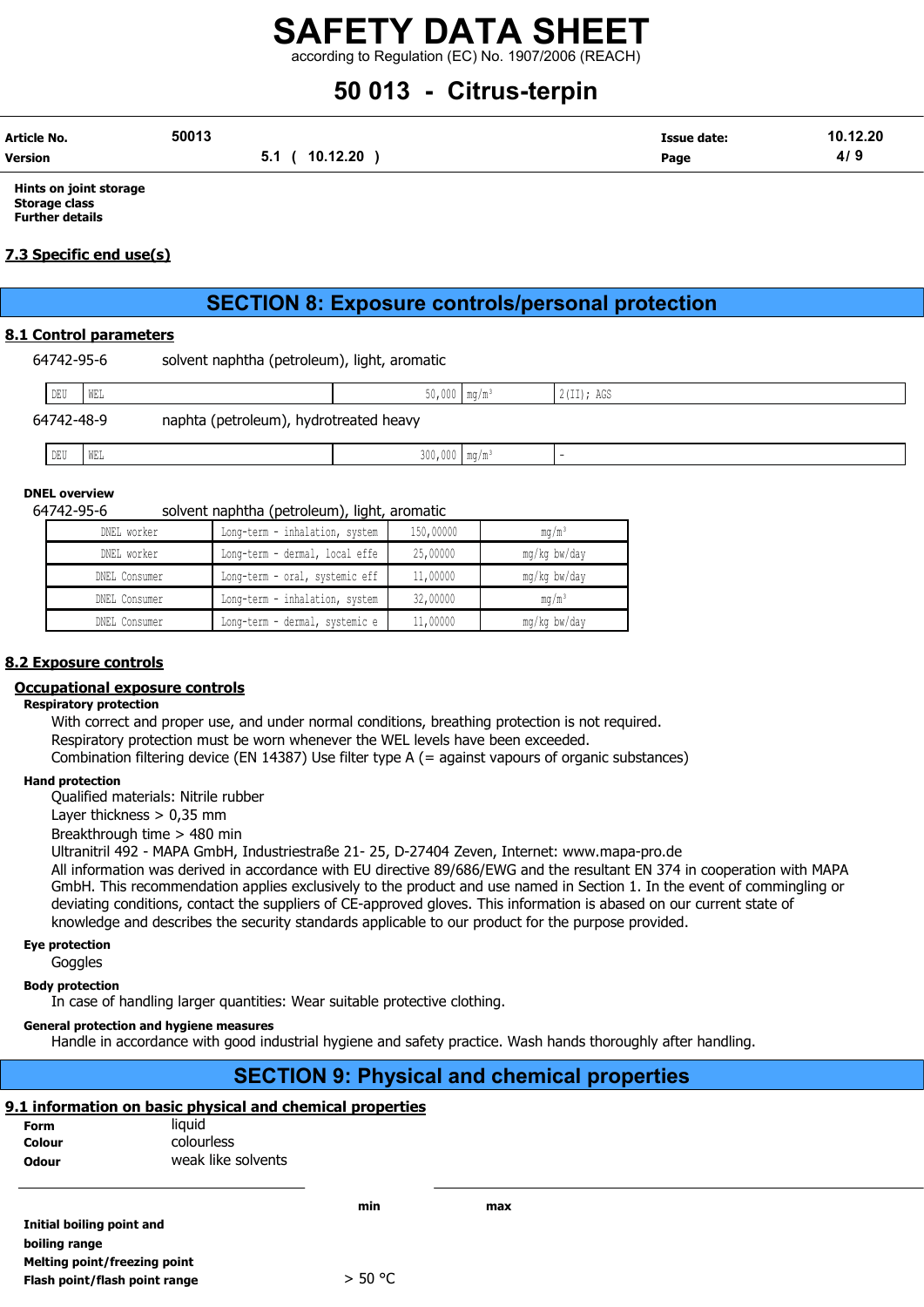according to Regulation (EC) No. 1907/2006 (REACH)

# 50 013 - Citrus-terpin

| <b>Article No.</b>               | 50013                                  |         |              |                     | Issue date: | 10.12.20 |  |
|----------------------------------|----------------------------------------|---------|--------------|---------------------|-------------|----------|--|
| <b>Version</b>                   |                                        | $5.1$ ( | $10.12.20$ ) |                     | Page        | 5/9      |  |
| <b>Flammability</b>              |                                        |         |              |                     |             |          |  |
| <b>Ignition temperature</b>      |                                        |         |              |                     |             |          |  |
| <b>Auto-ignition temperature</b> |                                        |         |              |                     |             |          |  |
| <b>Explosion limits</b>          |                                        |         |              |                     |             |          |  |
| <b>Refraction index</b>          |                                        |         |              |                     |             |          |  |
| PH                               |                                        |         |              |                     |             |          |  |
| <b>Viscosity</b>                 |                                        |         |              |                     |             |          |  |
| <b>Viscosity</b>                 |                                        |         |              |                     |             |          |  |
| Vapour pressure                  |                                        |         |              |                     |             |          |  |
| <b>Density</b>                   |                                        |         |              | $0,8 - 0,9$<br>g/ml | 20 °C       |          |  |
|                                  | Partition coefficient: n-octanol/water |         |              |                     |             |          |  |

Danger of explosion

#### 9.2 Other information

## SECTION 10: Stability and reactivity

#### 10.1 Reactivity

Product is stable under normal storage conditions.

#### 10.2 Chemical stability

Product is stable under normal storage conditions.

#### 10.3 Possibility of hazardous reactions

#### 10.4 Conditions to avoid

Keep away from sources of ignition.

#### 10.5 Incompatible materials

strong oxidizing agents

#### 10.6 Hazardous decomposition products

# SECTION 11: Toxicological information

#### 11.1 Information on toxicological effects

#### Toxicological tests

64742-95-6 solvent naphtha (petroleum), light, aromatic

| oral            | LD50                    | $D - +$<br>na l | 2000,00000 | mg/kg |      |
|-----------------|-------------------------|-----------------|------------|-------|------|
| .<br>inhalative | $T \cap E \cap$<br>コレコロ | $D - +$<br>Kdl  | 10,20000   | mg/I  | (4h) |
| dermal          | LD50                    | Rat             | 2000,00000 | mg/kg |      |

#### Toxicological tests

#### 64742-48-9 naphta (petroleum), hydrotreated heavy

| $\sim$<br>OIdl                                    | $T \times T$<br>⊥⊔∪∪ | na l        | 2000,00000 | ma/ka |  |
|---------------------------------------------------|----------------------|-------------|------------|-------|--|
| derma.<br>u∪⊥illu⊥<br>$\sim$ $\sim$ $\sim$ $\sim$ | <b>TRE</b><br>⊥⊔∪∪   | Rabbit<br>. | 2000,00000 | ma/ka |  |

#### Toxicological tests

5989-27-5 d-limonene

| oral   | T <sub>D</sub> 50<br>∪∪ע | 11 U U | $\cdots$<br>0.000<br>44UU,UUUUU                               | ma/ka<br>1114 / 124                                |  |
|--------|--------------------------|--------|---------------------------------------------------------------|----------------------------------------------------|--|
| dermal | LD50                     | Rabbit | .<br>$F \wedge \wedge \wedge$<br>JUUU, UUUUU<br>$\sim$ $\sim$ | <b>MA OH</b><br>∴ı∩ / kr<br><b>JY4</b><br>$\cdots$ |  |

#### Acute toxicity

Information refers to the solvent.

### In case of inhalation

Acute toxicity( Rat): LC50 > 21000 mg/m<sup>3</sup> (4 h)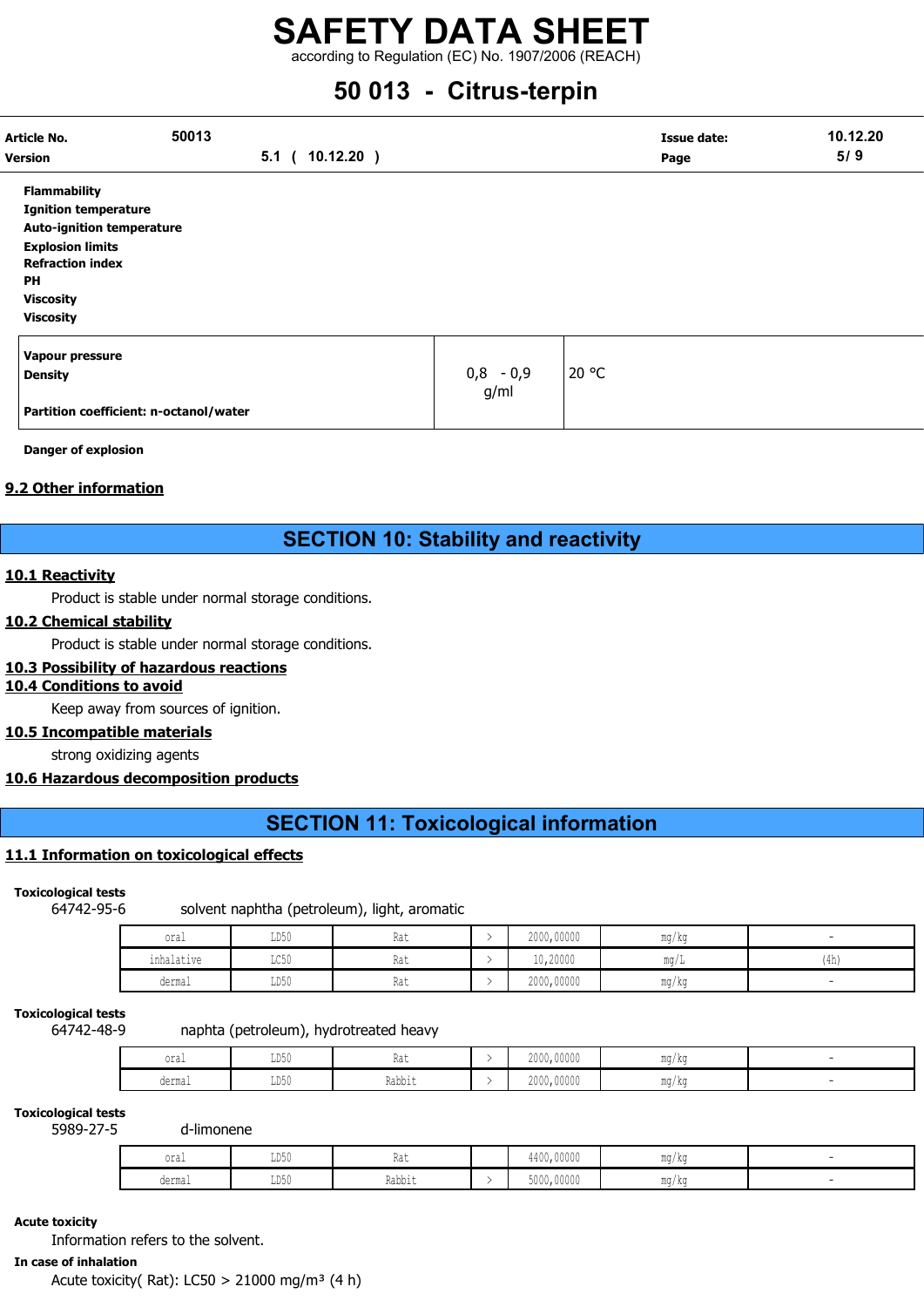according to Regulation (EC) No. 1907/2006 (REACH)

# 50 013 - Citrus-terpin

| Article No. | 50013 |                | <b>Issue date:</b> | 10.12.20 |
|-------------|-------|----------------|--------------------|----------|
| Version     |       | 5.1 ( 10.12.20 | Page               | 6/9      |

After swallowing

Acute toxicity( Rat): LD50 > 6500 mg/kg

In case of skin contact Acute toxicity( Rabbit): LD50 > 3500 mg/kg

#### After eye contact

#### Practical experience

#### General remarks

## SECTION 12: Ecological information

#### 12.1 Toxicity

#### Ecotoxicological effects

64742-95-6 solvent naphtha (petroleum), light, aromatic

| LC50 | $\sim$ 1.<br>tısh                 | 9,20000 | $m \sim$<br>$IIIA$ ) $T$ | (96h) |
|------|-----------------------------------|---------|--------------------------|-------|
| EC50 | Algae                             | 2,60000 | $m \sim$<br>111.U / 11   | '72h) |
| EC50 | (Big water flea)<br>Daphnia magna | 3,20000 | $m \sim$<br>111.U / 11   | (48h) |

#### Ecotoxicological effects

64742-48-9 naphta (petroleum), hydrotreated heavy

| $  -$<br>$\sim$<br>コンマク | $-1$<br>TT2II | 1000,00000 | . .<br>$m \sim$<br>ullu / |  |
|-------------------------|---------------|------------|---------------------------|--|
| コマンマー                   | n⊥uu∪         | 1000,00000 | $m \sim$<br>allu /        |  |

#### Ecotoxicological effects

5989-27-5 d-limonene

| the control of the control of<br>.<br>,00000<br>.<br>.<br>--- |  |  |  |  |
|---------------------------------------------------------------|--|--|--|--|
|                                                               |  |  |  |  |

Aquatic toxicity Water Hazard Class 3 WGK catalog number General information

#### 12.2 Persistence and degradability

Further details Oxygen demand

#### 12.3 Bioaccumulative potential

Bioconcentration factor (BCF) Partition coefficient: n-octanol/water

#### 12.4 Mobility in soil

No data available

#### 12.5 Results of PBT and vPvB assessment

No data available

#### 12.6 Other adverse effects

General information

## SECTION 13: Disposal considerations

#### 13.1 Waste treatment methods

#### **Product**

Waste key number

080111 Waste paint and varnish containing organic solvents or other dangerous substances

Recommendation

Contaminated packaging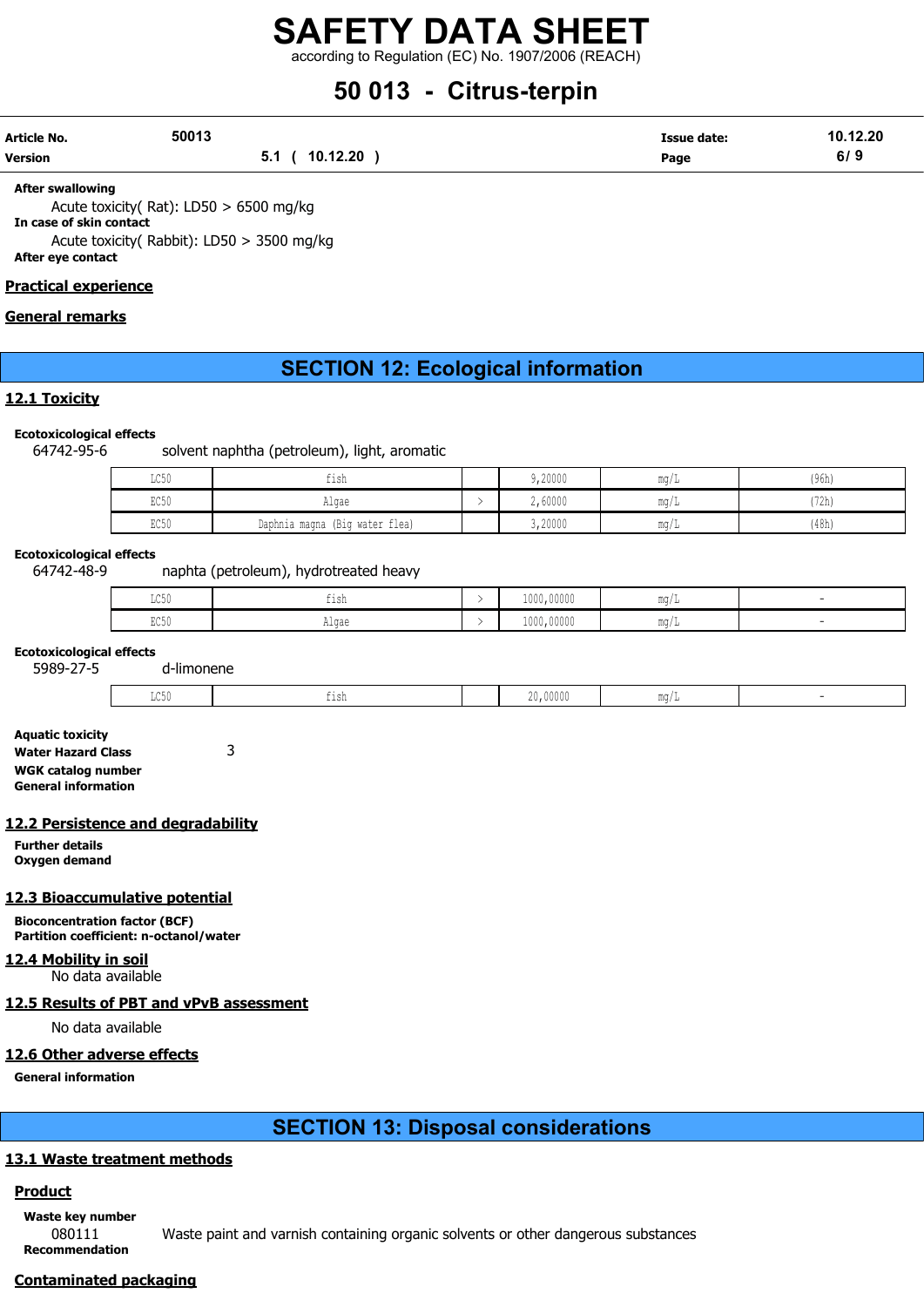according to Regulation (EC) No. 1907/2006 (REACH)

# 50 013 - Citrus-terpin

| Article No. | 50013 |                | Issue date: | 10.12.20 |
|-------------|-------|----------------|-------------|----------|
| Version     |       | 5.1 ( 10.12.20 | Page        | 7/9      |

#### Waste key number Recommendation

Non-contaminated packages may be recycled. Handle contaminated packages in the same way as the substance itself.

#### Additional information

### SECTION 14: Transport information

#### 14.1 UN number

1263

#### 14.2 UN proper shipping name

ADR, ADN Paint related material IMDG, IATA PAINT RELATED MATERIAL

#### 14.3 Transport hazard class(es)

| ADR, ADN | 3 |
|----------|---|
| IMDG     |   |
| IATA     | 3 |

#### 14.4 Packing group

III

#### 14.5 Environmental hazards

| <b>Marine Pollutant - IMDG</b> | Yes |
|--------------------------------|-----|
| <b>Marine Pollutant - ADN</b>  |     |

#### 14.6 Special precautions for user

#### Land transport (ADR/RID)

| F <sub>1</sub>             |
|----------------------------|
| 30                         |
| 3                          |
| 5L                         |
| P001 - IBC03 - LP01 - R001 |
| PP <sub>1</sub>            |
| <b>MP19</b>                |
| T <sub>2</sub>             |
| <b>TP1 - TP29</b>          |
| LGBF                       |
| D/E                        |
|                            |
| E1                         |
| 163 - 367 - 650            |
|                            |

#### Sea transport (IMDG)

| EmS                                               | $F-E$ , S-E           |
|---------------------------------------------------|-----------------------|
| <b>Special provisions</b>                         | 163 - 223 - 367 - 955 |
| <b>Limited quantities</b>                         | 5L                    |
| <b>Contaminated packaging: Instructions</b>       | P001 - LP01           |
| <b>Contaminated packaging: Special provisions</b> | PP <sub>1</sub>       |
| <b>IBC: Instructions</b>                          | IBC <sub>03</sub>     |
| <b>IBC: Provisions</b>                            |                       |
| <b>Tank instructions IMO</b>                      |                       |
| <b>Tank instructions UN</b>                       | T <sub>2</sub>        |
| <b>Tank instructions Special provisions</b>       | TP1 - TP29            |
| <b>Stowage and segregation</b>                    | category A            |
| <b>Properties and observations</b>                |                       |
| <b>Remarks</b>                                    |                       |
| EO                                                | F1                    |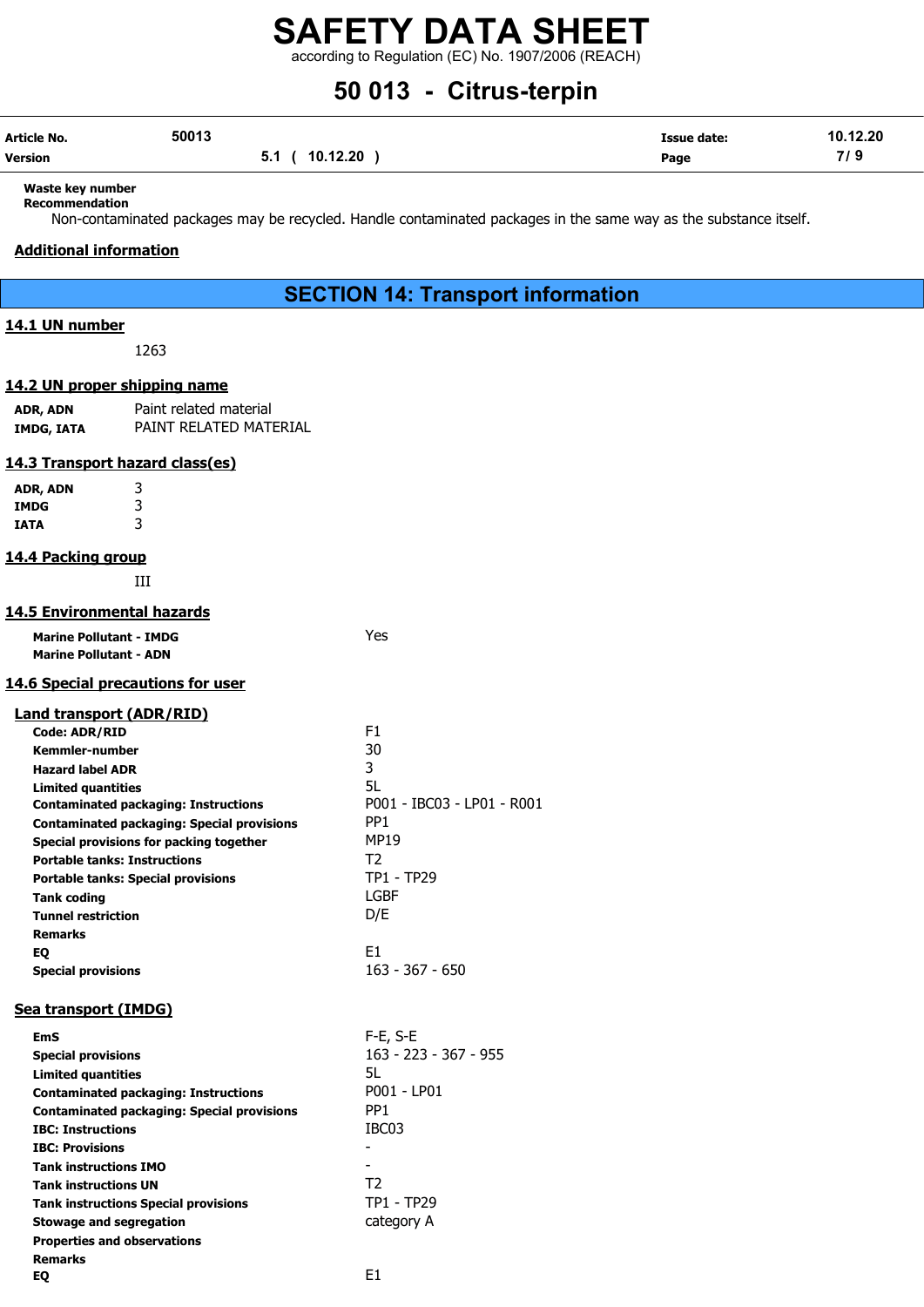according to Regulation (EC) No. 1907/2006 (REACH)

# 50 013 - Citrus-terpin

| Article No.    | 50013 |                     | Issue date: | 10.12.20 |
|----------------|-------|---------------------|-------------|----------|
| <b>Version</b> |       | 10.12.20<br>$5.1$ / | Page        | 8/9      |

#### Air transport (IATA-DGR)

| Hazard                      | Flammable Liquid |
|-----------------------------|------------------|
| Passenger                   | 355 (60L)        |
| Passenger LO                | Y344 (10L)       |
| Cargo                       | 366 (220L)       |
| <b>ERG</b>                  | 3L               |
| <b>Remarks</b>              |                  |
| EQ                          | F1               |
| <b>Special Provisioning</b> | A <sub>192</sub> |

#### 14.7 Transport in bulk according to Annex II of MARPOL 73/78 and the IBC Code

No data available

## SECTION 15: Regulatory information

#### 15.1 Safety, health and environmental regulations/legislation specific for the substance or mixture

#### National regulations

#### **Europe**

Contents of VOC [%] Contents of VOC [g/L] Further regulations, limitations and legal requirements

#### **Germany**

Storage class Water Hazard Class 3 WGK catalog number Incident regulation Information on working limitations Further regulations, limitations and legal requirements

#### **Denmark**

Further regulations, limitations and legal requirements

#### **Hungary**

Further regulations, limitations and legal requirements

#### Great Britain

Further regulations, limitations and legal requirements

#### **Switzerland**

Contents of VOC [%] 100 % Further regulations, limitations and legal requirements

#### **USA**

Further regulations, limitations and legal requirements Federal Regulations State Regulations

#### Canada

Further regulations, limitations and legal requirements

#### 15.2 Chemical Safety Assessment